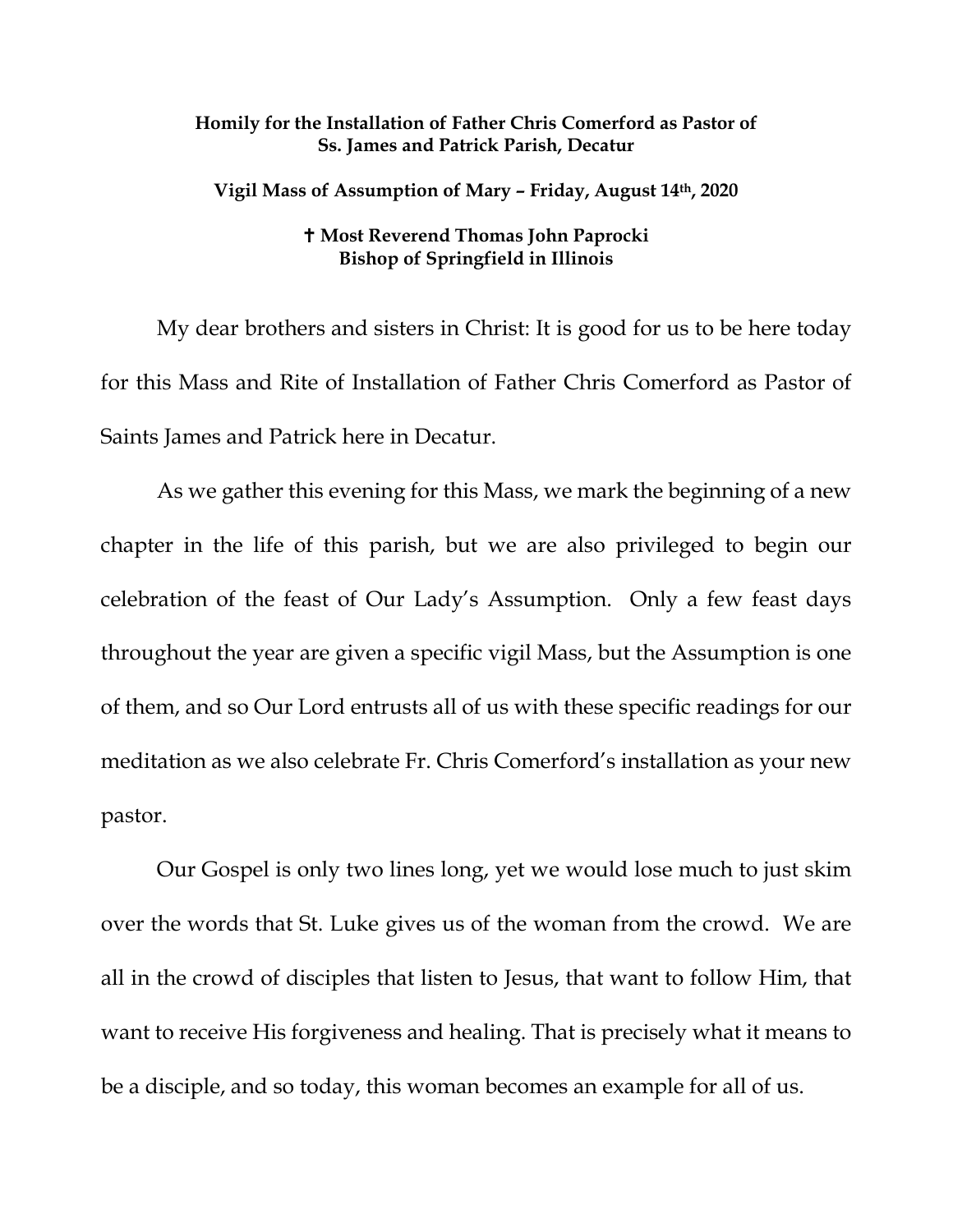She calls out "Blessed is the womb that carried you and the breasts at which you nursed." And she's right! As soon as we recognize Jesus as the Christ, as the Lord, as our God, we have to be blown away by the reality of the incarnation, that He has taken our flesh, and thus bestowed a marvelous grace on His mother! The Assumption is just the natural consequence of that: Jesus loved His mother so much that He not only entrusted her with His bodily presence on earth, but He also wanted to give her the bodily experience of heaven. And, she, having first received that grace of never falling into sin, not even original sin, was capable of receiving that gift, and so God carried her, body and soul, into heaven. Truly, she was blessed, in soul and body!

Christ *wants to give that gift to each and every one of us!* And so He says, "Rather, blessed are those who hear the word of God and observe it." Obviously, Mary, received the Word of God in a preeminent way, as St. John tells us of her conceiving Him: "The Word became flesh and dwelt among us." Of course, St. Luke tells us elsewhere that Mary "pondered all these things in her heart," holding tight to the mysteries of God's work as they unfolded in her life. Yet Christ today promises that this indwelling of His word can also happen in us! We receive God's incarnate Word at every Mass that we prepare ourselves well to receive Holy Communion, and we can ponder the mysteries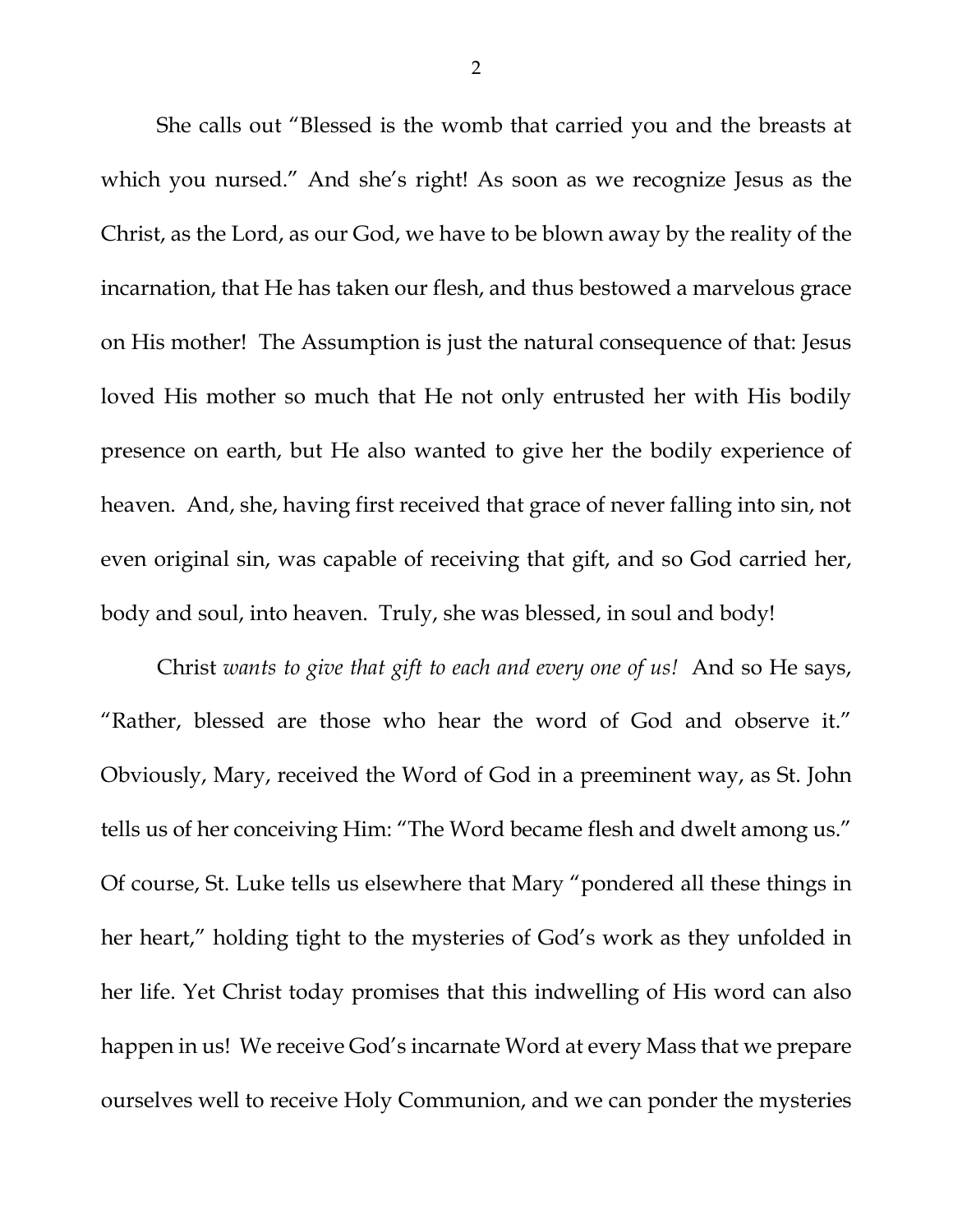of His will whenever we take time to bring the ups and downs of our life into prayer with Him, or meditate on Sacred Scripture. Jesus tells us that all of His disciples can be blessed just like Mary: we too can be entrusted with His bodily presence here on earth, and promised our own bodily presence in heaven, if we only "hear the word of God and observe it." Let us give Him great thanks for this promise, and renew today our desire to receive it!

 I offer this reflection to all of you as well as to your new pastor. Fr. Chris Comerford was ordained in 1996 and was a parochial vicar first at Blessed Sacrament Parish in Springfield, then, in 1999, at Our Saviour Parish in Jacksonville, and in 2002 at Ss. Peter and Paul in Collinsville. For three years he was a sacramental priest at St. Luke's in Virginia, followed by his being entrusted with the pastorates of St. Barbara in Witt from 2003-2005, St. Maurice in Morrisonville from 2004-2008, St. Elizabeth in Granite City from 2009-2017 (during part of that time also being the priest-moderator at St. Mary and Mark Parish in Madison) and most recently at Blessed Sacrament Parish in Quincy from 2017-2020. I also thank him for his services as an associate director of vocations from 2000-2003. He is not new to the task of being a pastor! But, today, I remind Him of Jesus' words: "Blessed are those who hear the word of God and observe it."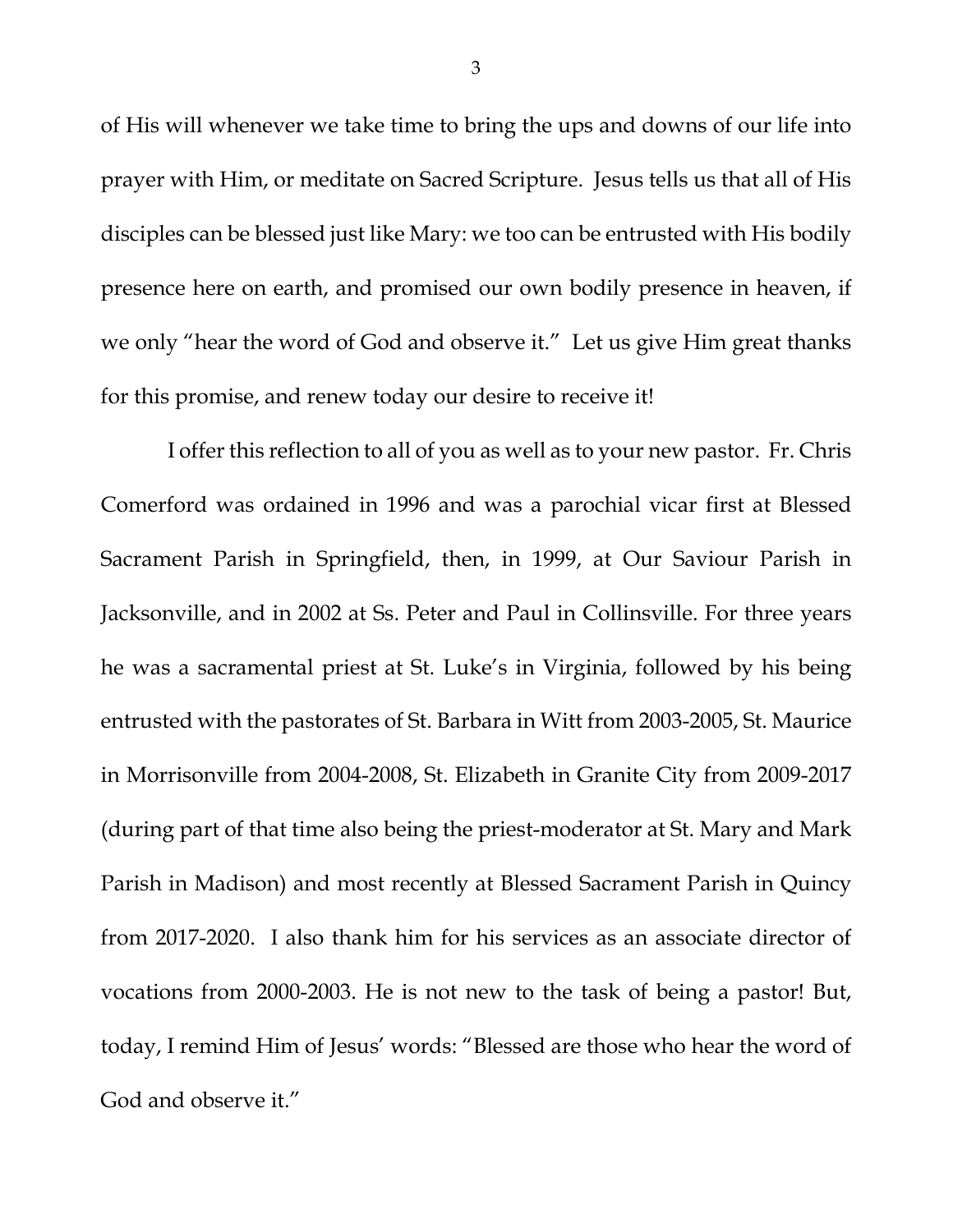Chris, my brother, above all, remember that you are an *Alter Christus,* another Christ, shepherding your parish in the name of God, and in collaboration with me, your bishop, both of us as servants of the Lord. With these particular readings in mind, I urge you as you begin this pastorate to humbly listen to God every day, and seek His will and presence in all the decisions you make here at Ss. James and Patrick.

I also wish to express my deep appreciation to Father John Burnette for his dedicated ministry as your Pastor for the past seven years. Our prayers and thanks go with him as Pastor Emeritus. The title "Emeritus" is Latin means "one who has completed a task," so we thank Father Burnette for his dedicated service in successfully bringing his task of pastoring these parishes to completion.

Father Comerford will serve you as pastor as we continue forward into this Third Millennium of Christianity, so I think it is fitting to call to mind a theme suggested by our late Holy Father, the Great Pope Saint John Paul II, in his Apostolic Letter, *Novo Millennio Ineunte*, "On Entering the New Millennium," which I quote as follows (nos. 30-31): "First of all, I have no hesitation in saying that all pastoral initiatives must be set in relation to holiness."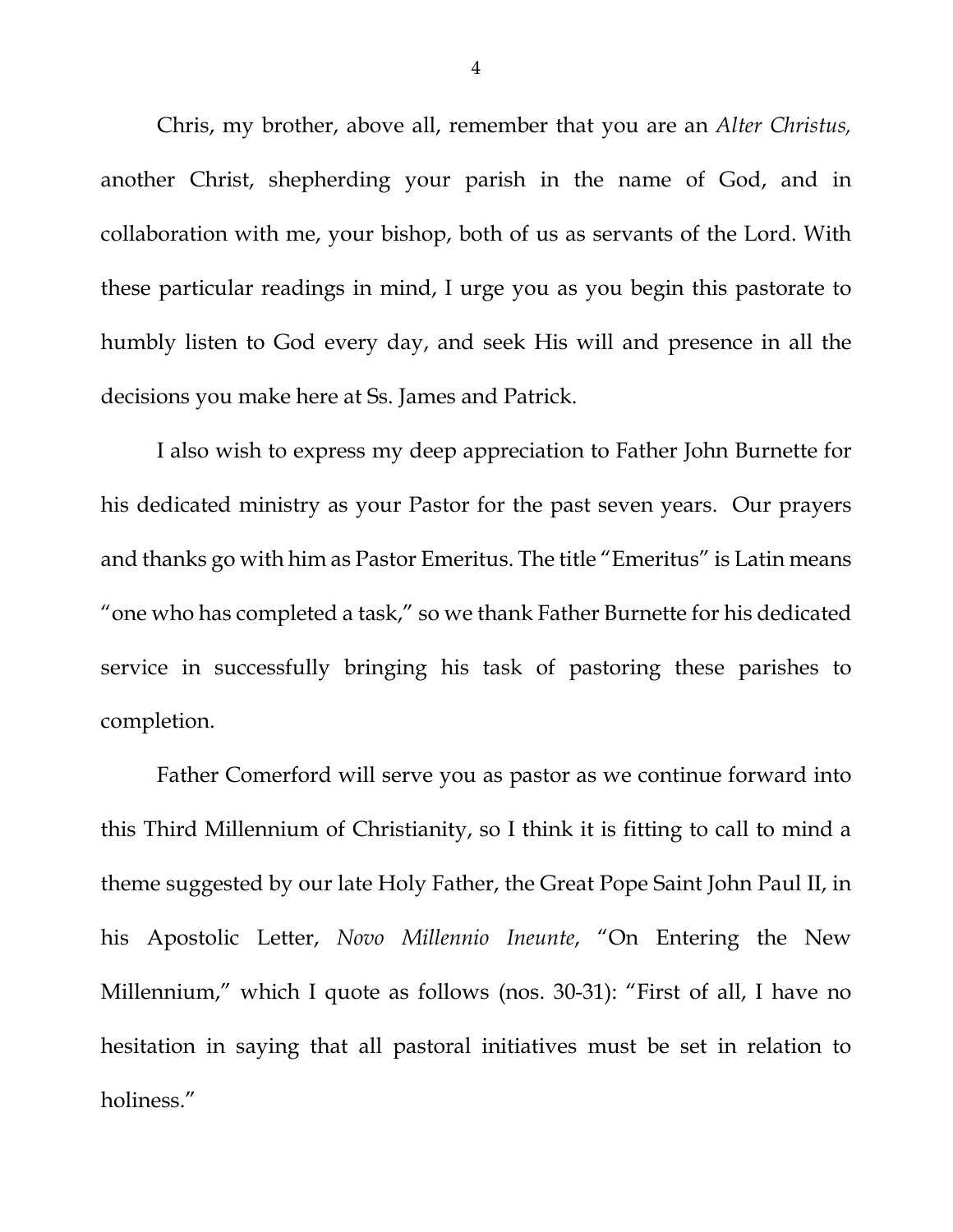We grow in holiness by following Jesus as His disciples. Closely related to the notion of discipleship is the concept of stewardship. In the First Letter of St. Peter, he writes of stewardship in these words: "As each one has received a gift, use it to serve one another as good stewards of God's varied grace."[1](#page-7-0) The prophet Micah put different words on this same truth: holiness is "to do justice … love kindness … and walk humbly with your God".

In the Fall of 2015, I published my second pastoral letter, entitled, *Ars Crescendi in Dei Gratia*, Latin for "The Art of Growing in God's Grace." In it, I wrote, "The art of growing in God's grace is the key to growth in the Church. Building a culture of growth in the Church starts with inviting people to experience the love of Jesus Christ."

In 2017 we concluded our Fourth Diocesan Synod, in which we focused on discipleship and stewardship. In addition to the clergy and consecrated religious who participated, delegates from each of our 129 parishes in this Diocese voted overwhelmingly to adopt a dozen declarations intended to set the direction and tone for the pastoral ministry of this local Church for the next several years.

The first of these declarations proclaims a new mission statement for all of us as members of this Diocese: "The mission of the Roman Catholic Diocese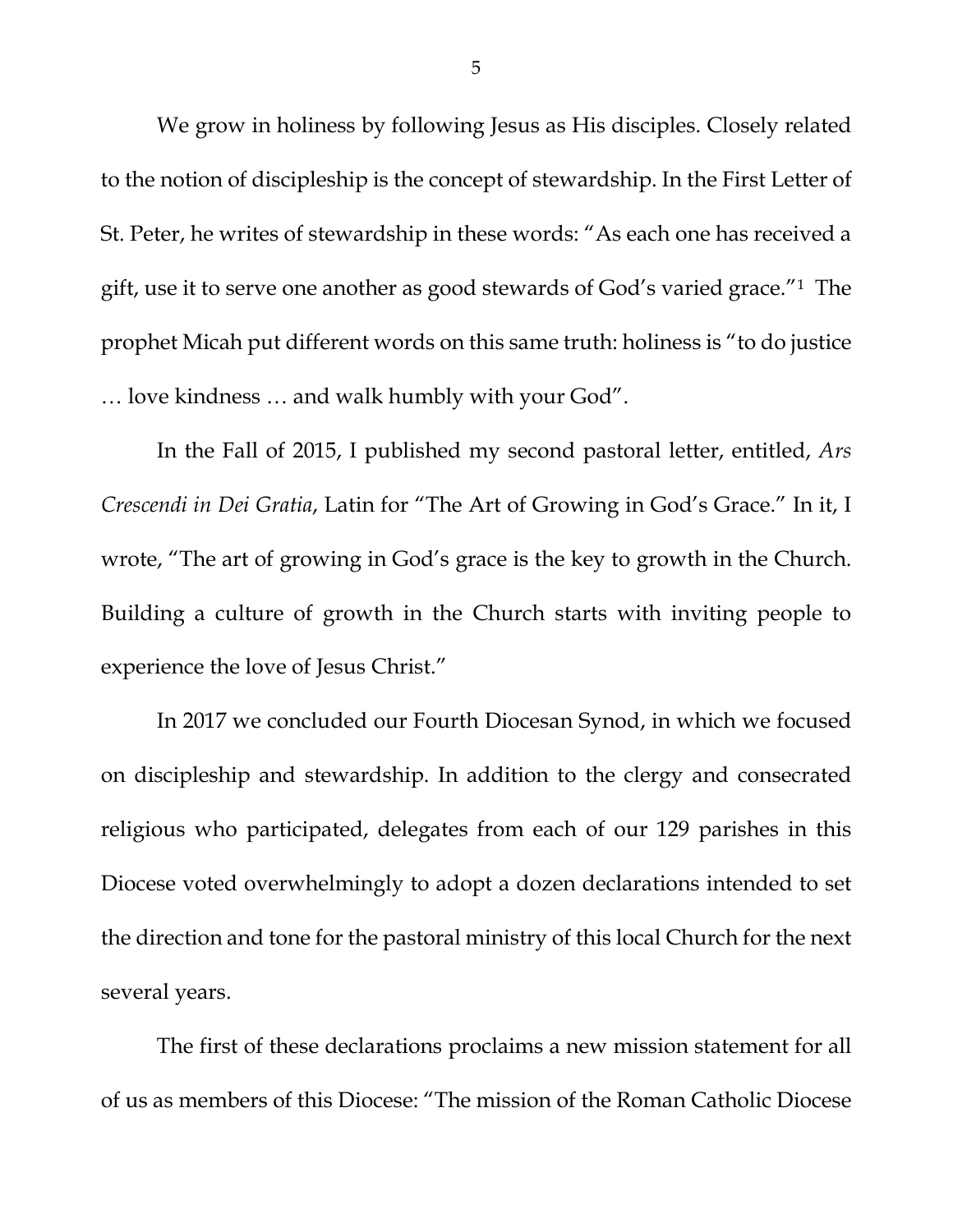of Springfield in Illinois is to build a fervent community of intentional and dedicated missionary disciples of the Risen Lord and steadfast stewards of God's creation who seek to become saints. Accordingly, the community of Catholic faithful in this diocese is committed to the discipleship and stewardship way of life as commanded by Christ Our Savior and as revealed by Sacred Scripture and Tradition."

To further this mission, the Diocese of Springfield in Illinois is committed to implementing the Four Pillars of Discipleship and Stewardship, namely, **hospitality, prayer, formation,** and **service**. In other words, we will **invite** people proactively to join us in prayer, especially Sunday Mass; we will **provide** well-prepared celebrations of the sacraments and other occasions for **prayer** as signs of hope and paths of grace to heaven; we will **study** the Bible and **learn** more about Jesus and our Catholic faith; and we will **serve** each other, especially those in need, by practicing charity and justice.

Through prayer, discernment, and consultation with others, it has become evident that the Lord is inviting us to embrace more fully our call to discipleship out of which necessarily follows a life of stewardship.<sup>2</sup>

Stewardship recognizes that everything we have comes from God. Stewardship from God's perspective is that He has given us gifts to be used

6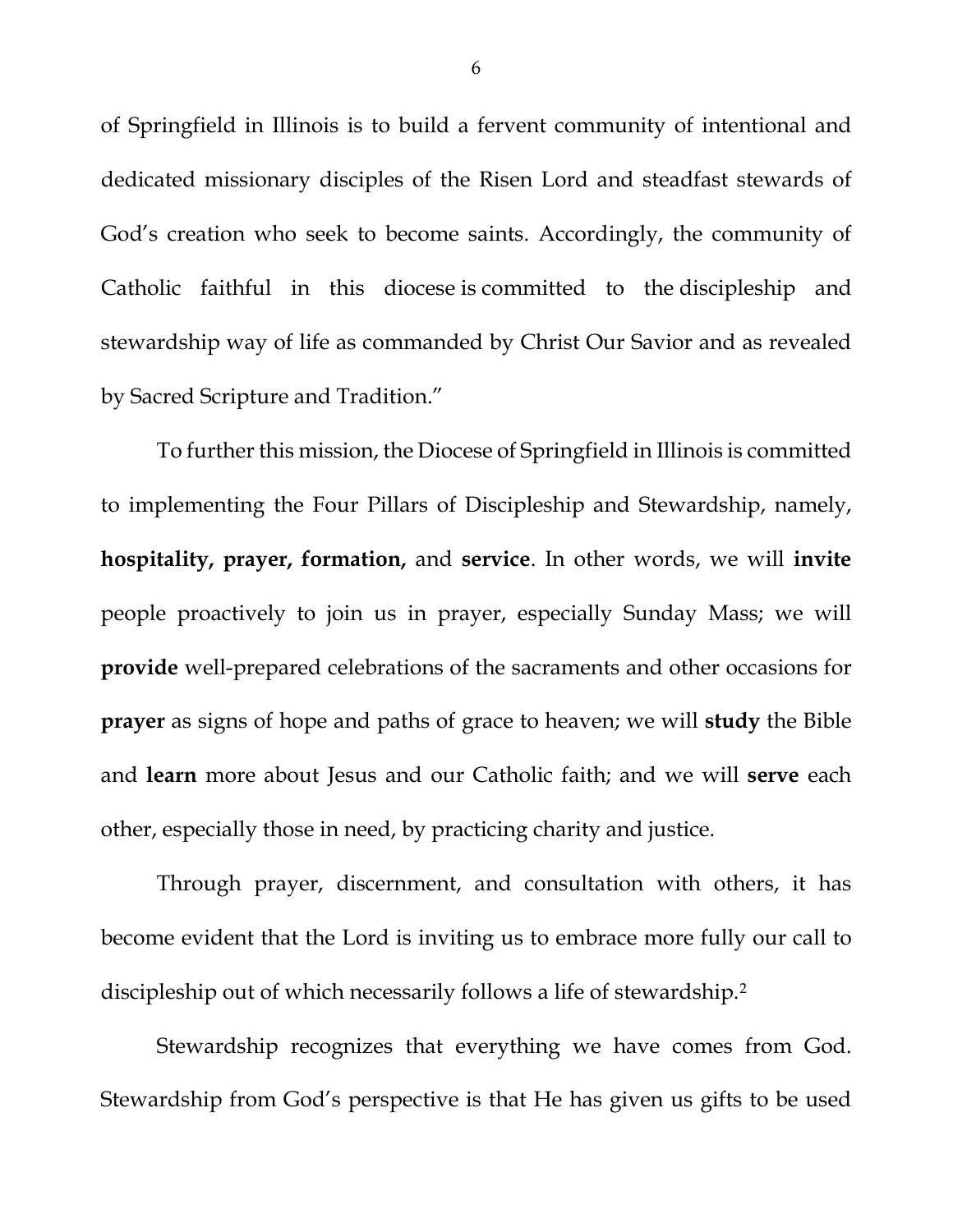not just selfishly for ourselves, but to be shared with others. Becoming a disciple means making an intentional decision to accept the Lord's call to follow Him and live the discipleship and stewardship way of life.

Thanks to the leadership of Father Burnette, your parishes have already begun to take steps to implement the goals of our Diocesan Synod. A key group that is essential to this plan for growth is the priests of our diocese, especially our pastors. But they cannot do this alone. They need the help and cooperation of all parishioners. To be able to put into practice the mission of Jesus, we need to be part of a team supporting each other.

I pray that all of you will work with Father Chris Comerford in seeking to be intentional disciples of the Lord and good stewards of the gifts entrusted to us for the growth of the Church as we journey together toward our inheritance in the glory of Heaven.

Therefore, dear parishioners of Ss. James and Patrick Parish, I urge you to strive for holiness, to work and pray with your new pastor. Support him, help him, pray for him, and most of all, love him as he loves you and as Christ calls us to love each other.

May God give us this grace. Amen.